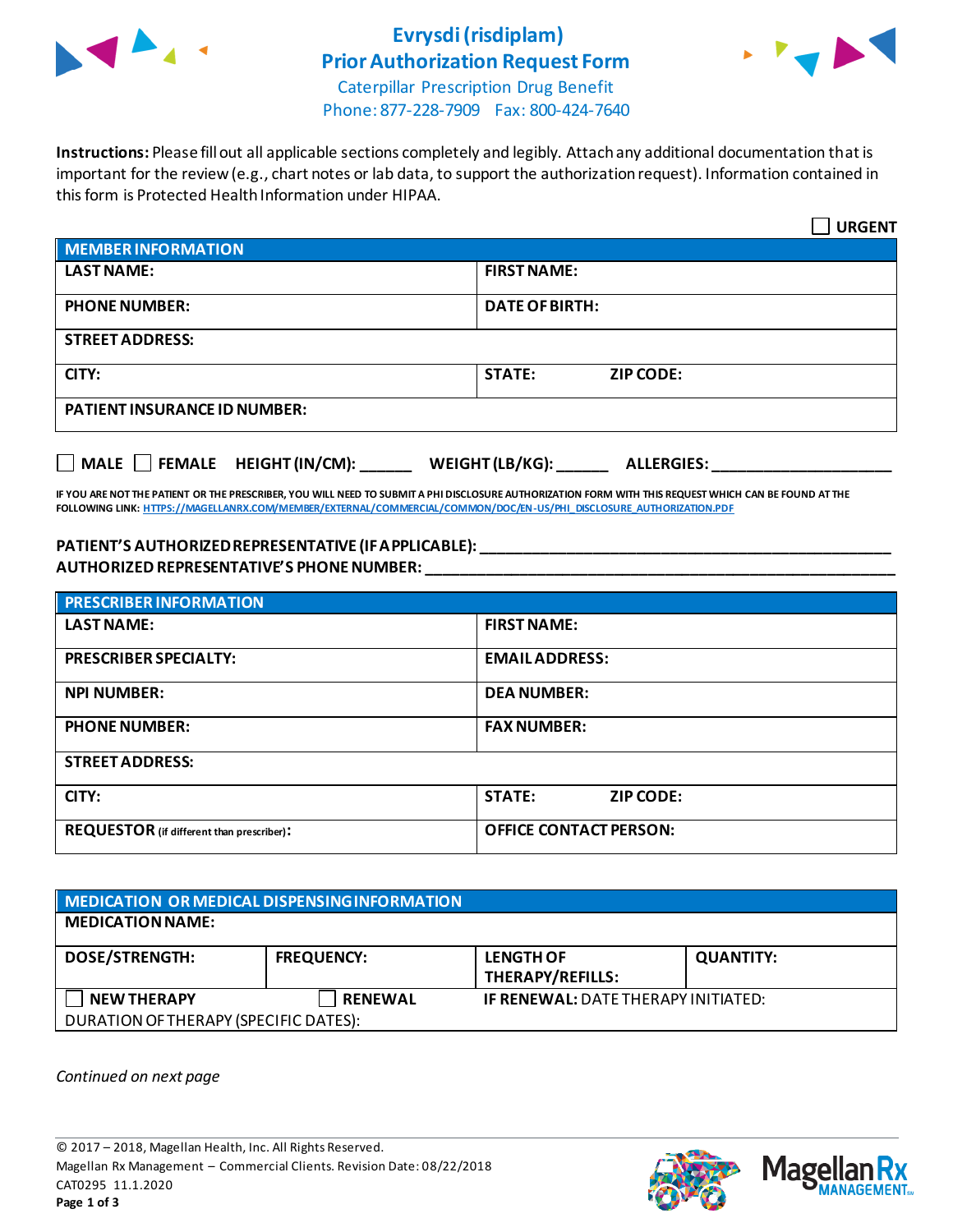

# **Evrysdi (risdiplam) Prior Authorization Request Form**



Caterpillar Prescription Drug Benefit Phone: 877-228-7909 Fax: 800-424-7640

| MEMBER'S LAST NAME:                                                                                                                                                                                          | <b>MEMBER'S FIRST NAME:</b>                                                                                                 |                                                         |  |
|--------------------------------------------------------------------------------------------------------------------------------------------------------------------------------------------------------------|-----------------------------------------------------------------------------------------------------------------------------|---------------------------------------------------------|--|
|                                                                                                                                                                                                              | 1. HAS THE PATIENT TRIED ANY OTHER MEDICATIONS FOR THIS CONDITION?                                                          | $\overline{\mathsf{N}}$<br>YES (if yes, complete below) |  |
| <b>MEDICATION/THERAPY (SPECIFY</b><br>DRUG NAME AND DOSAGE):                                                                                                                                                 | <b>DURATION OF THERAPY (SPECIFY</b><br>DATES):                                                                              | <b>RESPONSE/REASON FOR</b><br><b>FAILURE/ALLERGY:</b>   |  |
| <b>2. LIST DIAGNOSES:</b>                                                                                                                                                                                    |                                                                                                                             | <b>ICD-10:</b>                                          |  |
| $\overline{\Box}$ Spinal Muscular Atrophy (SMA)                                                                                                                                                              |                                                                                                                             |                                                         |  |
| PRIOR AUTHORIZATION.                                                                                                                                                                                         | 3. REQUIRED CLINICAL INFORMATION: PLEASE PROVIDE ALL RELEVANT CLINICAL INFORMATION TO SUPPORT A                             |                                                         |  |
| <b>Clinical Information:</b>                                                                                                                                                                                 |                                                                                                                             |                                                         |  |
| trial? $\square$ Yes $\square$ No                                                                                                                                                                            | Is this drug being prescribed to this patient as part of a treatment regimen specified within a sponsored clinical          |                                                         |  |
| <b>SMA Type 1</b>                                                                                                                                                                                            |                                                                                                                             |                                                         |  |
|                                                                                                                                                                                                              | Was the patient born at a gestational age of 37 to 42 weeks, inclusive? $\Box$ Yes $\Box$ No (please provide documentation) |                                                         |  |
| Does the patient have a clinical history, signs or symptoms attributable to Type 1 SMA with onset after age 28 days<br>but prior to the age of 3 months? $\Box$ Yes $\Box$ No (please provide documentation) |                                                                                                                             |                                                         |  |
| Does the patient have a confirmed diagnosis of 5q-autosomal recessive SMA?<br>$\Box$ Yes $\Box$ No (please provide documentation)                                                                            |                                                                                                                             |                                                         |  |
| Does the patient have two survival motor neuron 2 (SMN2) gene copies?<br>$\Box$ Yes $\Box$ No (please provide documentation)                                                                                 |                                                                                                                             |                                                         |  |
| Is the patient's body weight greater than or equal to the third percentile for age? $\Box$ Yes $\Box$ No                                                                                                     |                                                                                                                             |                                                         |  |
| Has the patient received any previous treatment of SMN2-targeting antisense oligonucleotide, SMN2 splicing<br>modifier, cell therapy or gene therapy (such as Zolgensma or Spinraza)? $\Box$ Yes $\Box$ No   |                                                                                                                             |                                                         |  |
| Does the patient require invasive ventilation or tracheostomy? $\Box$ Yes $\Box$ No                                                                                                                          |                                                                                                                             |                                                         |  |
| SMA Type 2 or SMA Type 3<br>$\Box$ Yes $\Box$ No (please provide documentation)                                                                                                                              | Does the patient have a confirmed diagnosis of 5q-autosomal recessive SMA?                                                  |                                                         |  |
| Has the patient received any previous treatment of SMN2-targeting antisense oligonucleotide, SMN2 splicing<br>modifier, cell therapy or gene therapy (such as Zolgensma or Spinraza) $\Box$ Yes $\Box$ No    |                                                                                                                             |                                                         |  |

© 2017 – 2018, Magellan Health, Inc. All Rights Reserved. Magellan Rx Management – Commercial Clients. Revision Date: 08/22/2018 CAT0295 11.1.2020